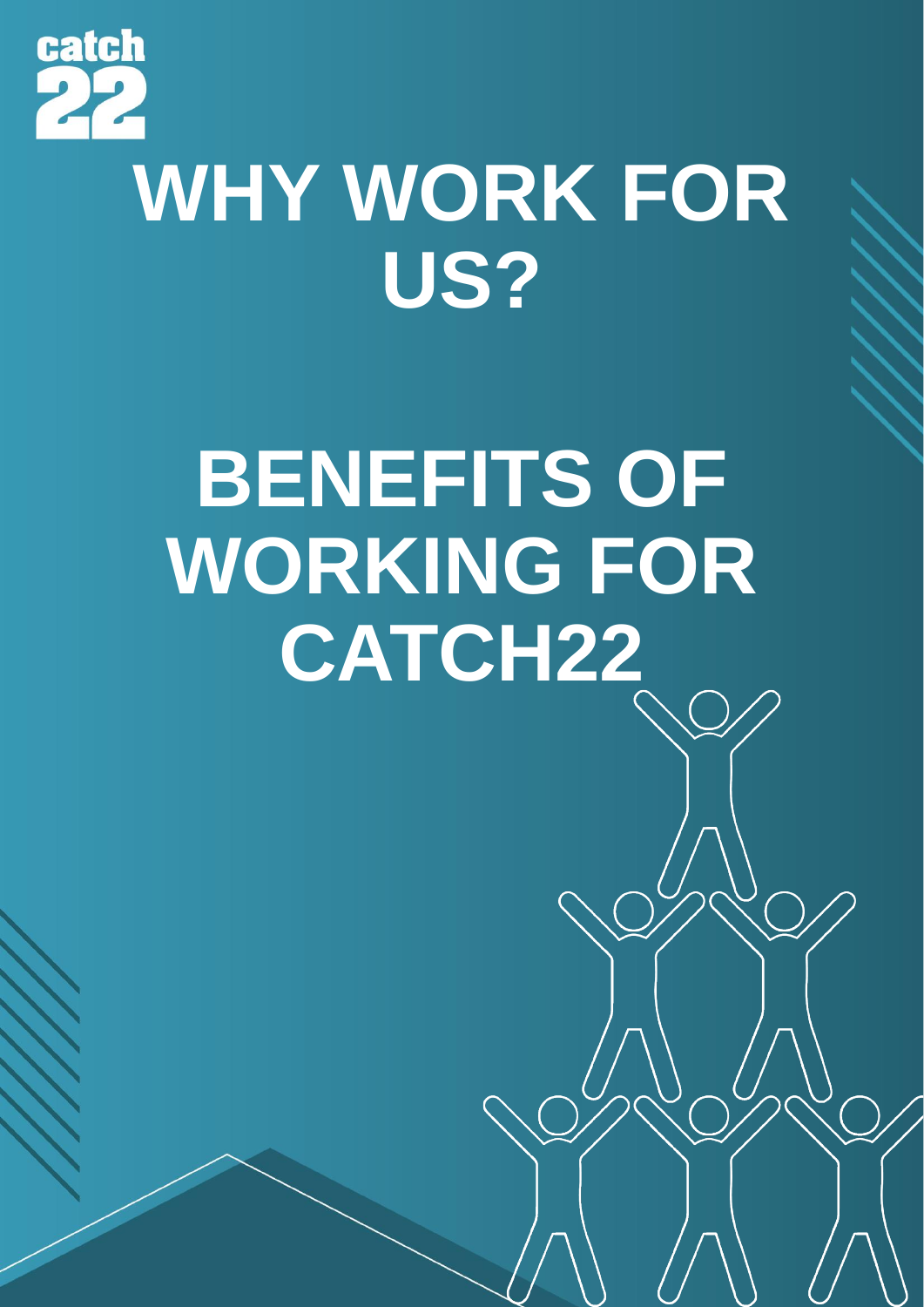## **INTRODUCTION**

As we design and deliver public services that build resilience and aspiration in people and communities. We believe people can thrive when they have a good place to live, good people around them, and a fulfilling purpose. We call these our '3Ps'. These are also key for our staff and everyone needs the '3Ps' – good People around them, a strong Purpose, and a great Place to truly thrive within work.

As a large charitable organisation that truly values its employees, we offer an excellent package of benefits. These range from generous leave entitlements to a pension scheme. We want to support people inside and outside of work and to enable this we also offer an internal mental health first aider network, an Employee Assistance Programme, which includes access to face to face counselling and access to a GP helpline service. We provide opportunities for everyone to contribute to our thriving diverse and inclusive community through different organisational networks.

We also recognise that a diversified reward package, which is more than just about money, we seek to provide our people with holistic tools that recognise our people for the work they do and are efficient to support their day-to-day needs. We offer a range of benefits, personal development and work-life balance opportunities that give you the flexibility to choose what's right for you, in an environment where you feel valued.

#### **CATCH22 VALUES WE'RE COMPASSIONATE: WE'RE COLLABORATIVE:** We care about people - supporting them to We do things with people, not to them. move forward. **WE EMPOWER OTHERS: WE'RE CURIOUS:** We give people the knowledge, skills and We explore, innovate and challenge to improve opportunities to thrive. what we do.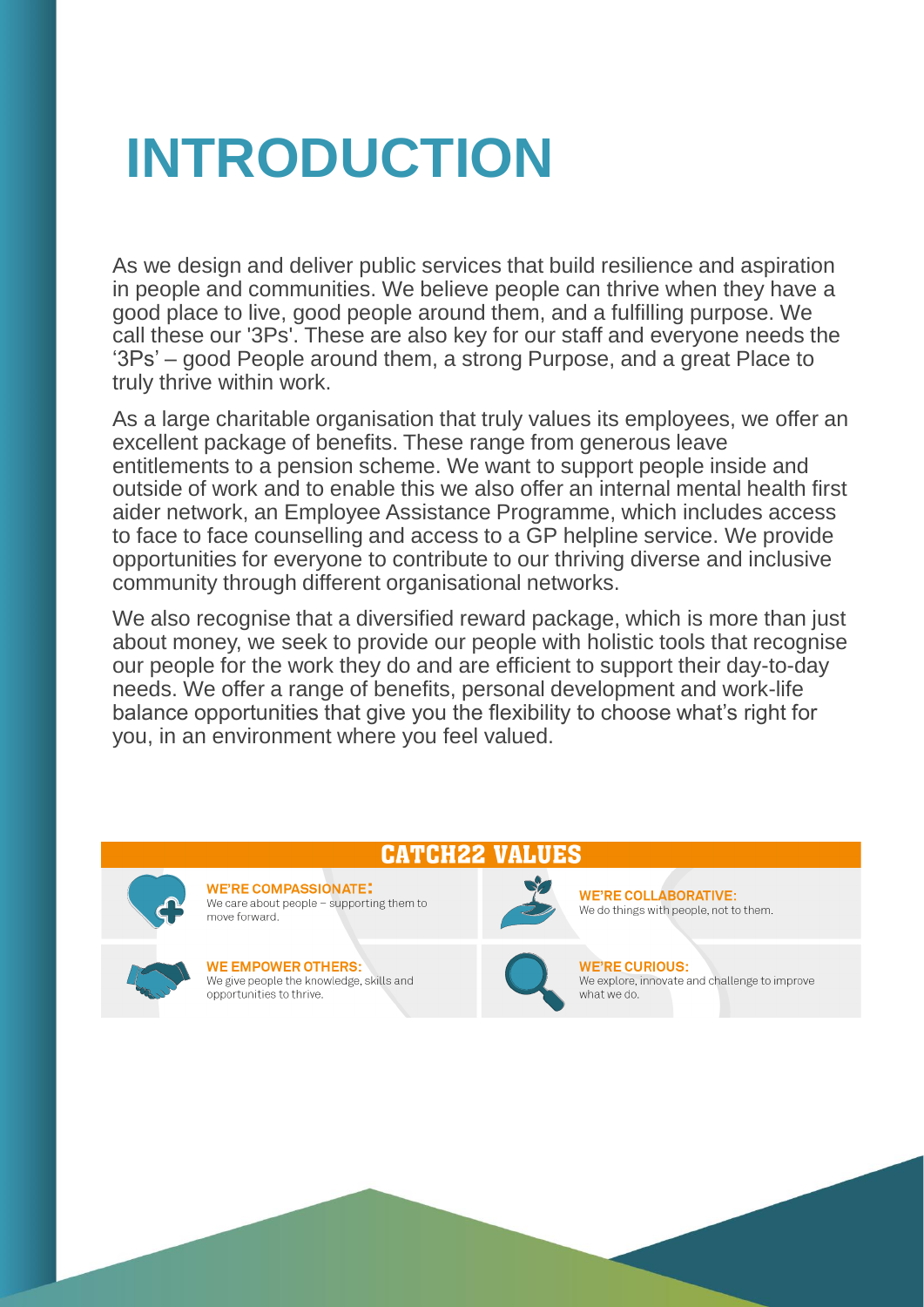# **CATCH22 COMMITMENT**



#### **Catch22's Pay and Reward offer delivers:-**

- **Fair Pay**  a fair monetary reward (a fair day's pay for a fair day's work)
- **Good Benefits**  an environment where work/ life balance can thrive
- **Excellent Development**  an environment where developing staff skills is good for staff, good for our Catch22 community & good for society as a whole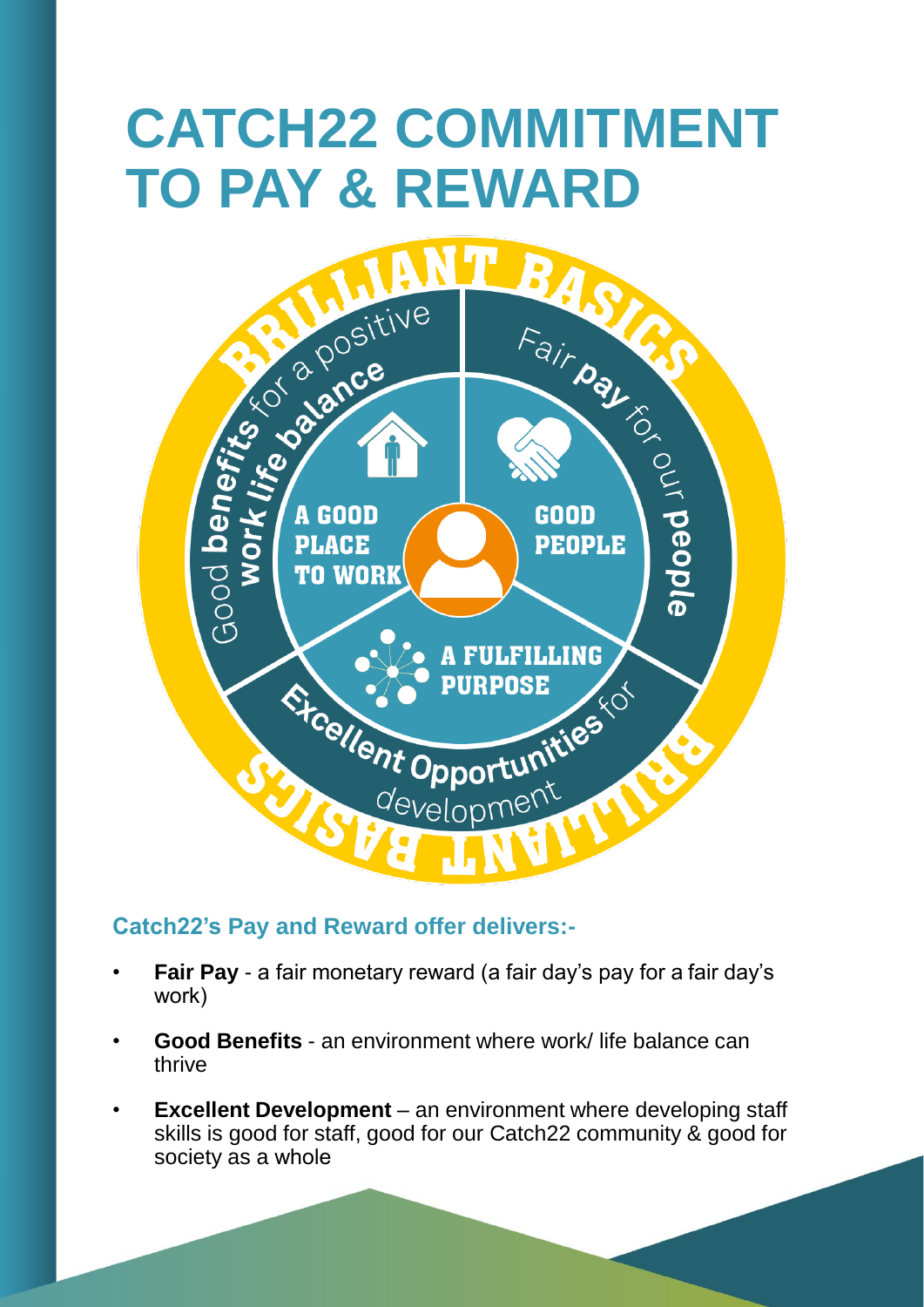

## **FINANCIAL BENEFITS**

#### **SALARY**

We are committed to ensuring our people receive fair pay. We will benchmark salaries at regular intervals and provide opportunities for progression through our performance related pay framework. Managers will have the opportunity to progress people on the grading structure if they demonstrate the right skills and behaviours to thrive in their roles.

#### **HOLIDAY ENTITLEMENT**

The starting allowance is 28 days leave per year (pro rata for part timers). After five years this increases to 33 days. In addition, there are 8 public holidays.

#### **PENSION**

We provide all our staff with an approved workplace pension scheme with a matching employer contribution of 4%. To help you fund your pension, we can offer you salary sacrifice. Salary sacrifice is a way to provide tax-exempt benefits to employees. You give up some of your salary in exchange for a non-cash benefit and you save the tax and NI on the salary given up.

#### **REWARDS HUB**

Our Rewards Hub offers staff discounted shopping opportunities, with over 1,400 retailers including big names such as Argos, John Lewis, Sainsbury's, Marks & Spencer, Currys, IKEA, Thomas Cook Holidays, lastminute.com and Sky. Discounts are available in store, online and by phone. They also offer discounts on gym memberships at the following big names Virgin Active, Pure Gym, Gym Box, Bannatyne. You can access discounts on trainers or activewear through retailers like lululemon, Foot Locker, Nike or Adidas to name a few.

#### **LIFE INSURANCE**

All Catch22 employees who meet the scheme rules will have access to 3 times salary life insurance from 1 September 2021.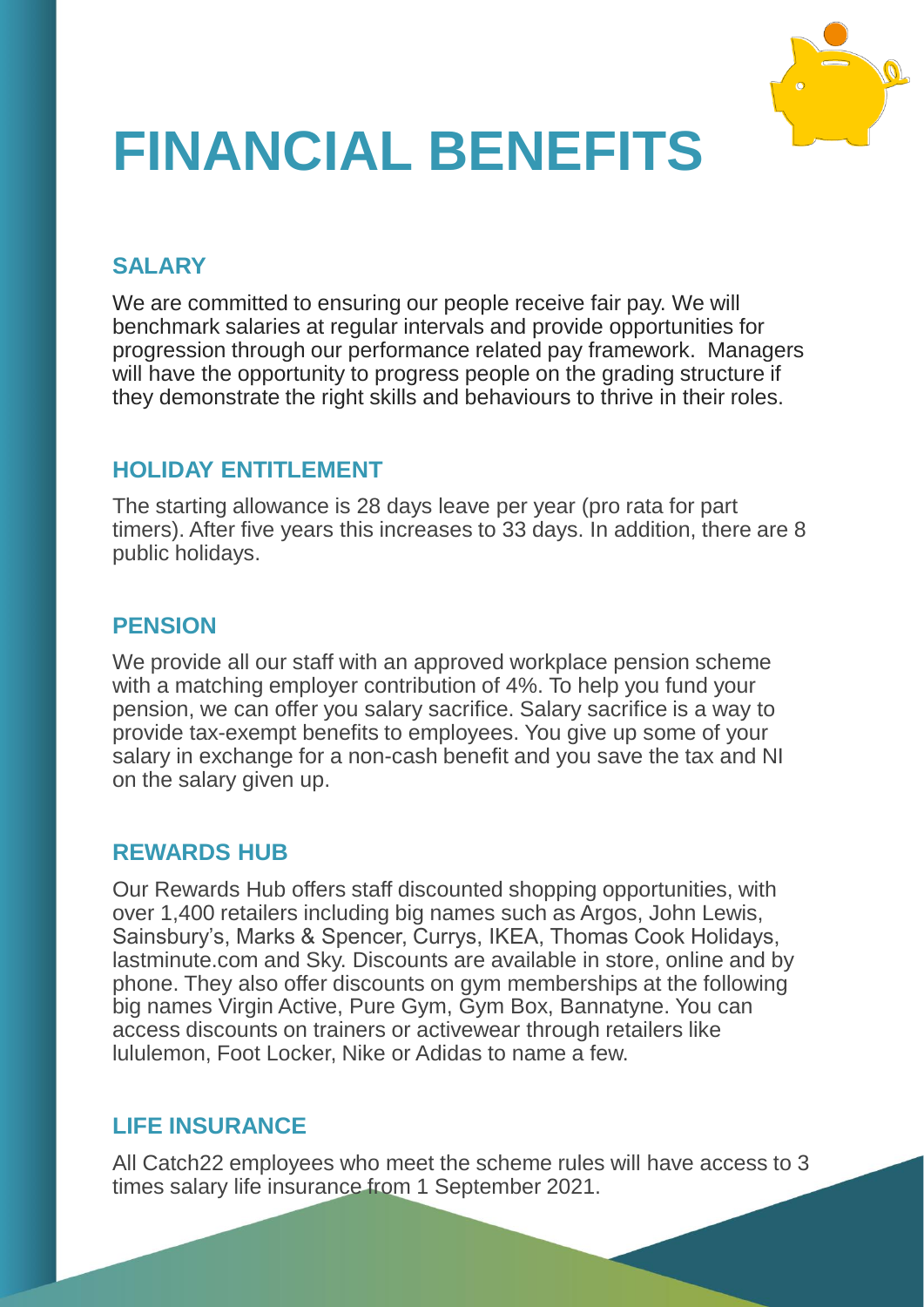

#### **MATERNITY/ADOPTION ARRANGEMENTS**

After working for Catch22 for six months, full and part-time employees are entitled to enhanced 39 weeks maternity and adoption pay. All employees, regardless of the length of their employment, are entitled to 52 weeks statutory maternity leave.

#### **PATERNITY ARRANGEMENTS**

After working for Catch22 for six months, full and part time employees are entitled to 2 weeks full paternity pay.

#### **HOURS OF WORK AND FLEXIBLE WORKING**

The standard working week at Catch22 is 37 hours. Staff in Justice roles work a 38-hour week, in line with sector norms. We are committed to empowering people to work flexibly where this is possible, helping people to structure their work around their personal commitments and based around business needs. We will consider all flexible working requests positively. Several of our posts are offered on a part-time basis, working from home, compressed hours or job sharing, which can help our people achieve a better work life balance.

#### **SPECIAL LEAVE**

Up to 10 days per rolling year are permitted (pro rata for part time employees), without loss of earnings or annual leave, when an urgent and exceptional domestic situation or personal crisis arises.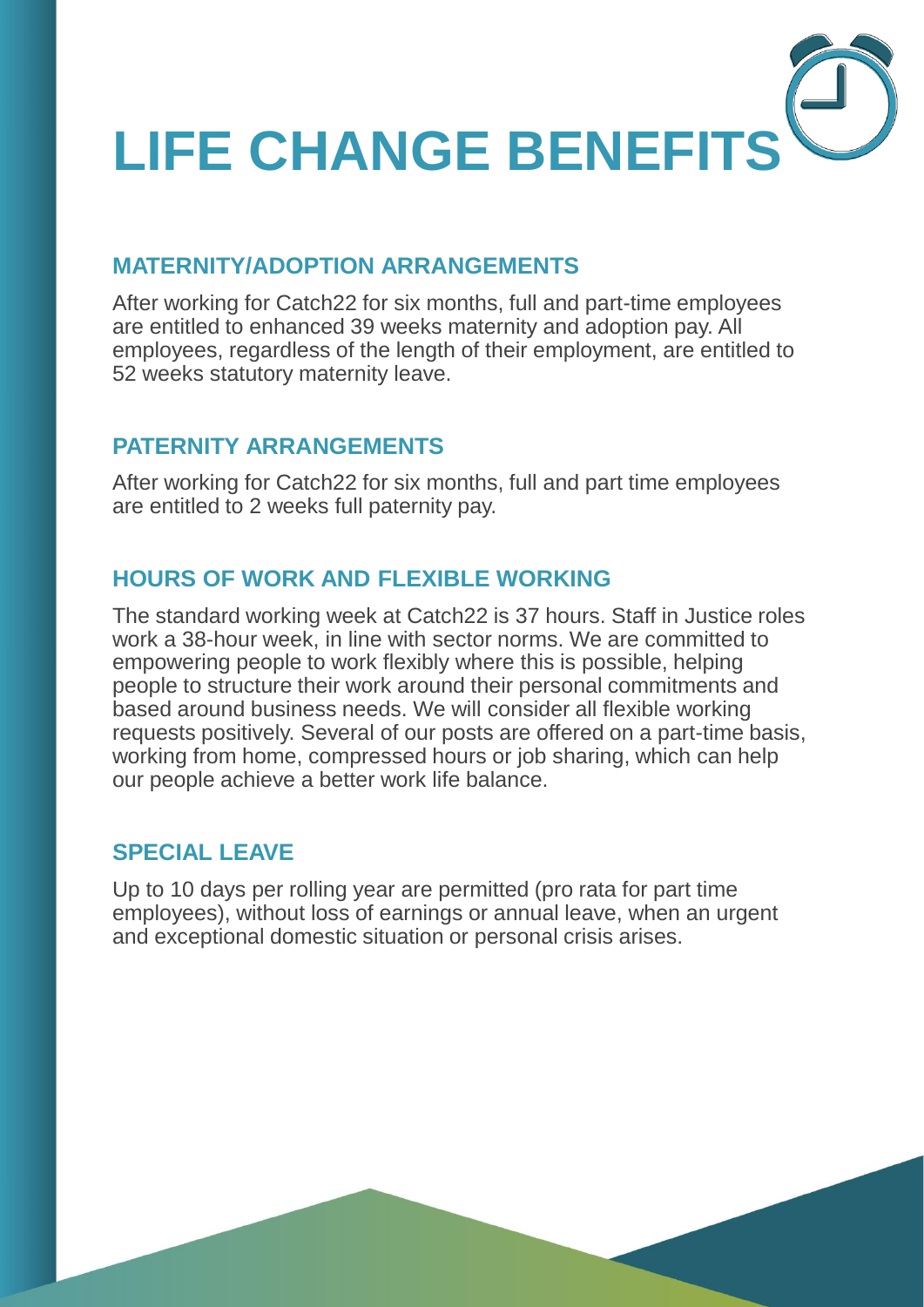### **LEARNING AND DEVELOPMENT BENEFITS**



#### **LEARNING AND DEVELOPMENT**

Catch22 is committed to developing and enhancing people across the organisation. We offer several training routes and ways of accessing these opportunities. Some of these courses are accredited or contribute towards a specific accreditation. Financial support and/or study leave may be offered to individuals who are studying for professional qualifications.

We offer a number of inhouse training packages to meet the needs of our organisation at both front-line worker and manager level.

#### **APPRENTICESHIP OPPORTUNITIES**

Apprenticeships are structured development programmes which help all individuals over the age of 16 grow, develop, and enhance their existing skills. Catch22 are an Apprenticeship Levy payer, and we also deliver apprenticeships. We use these funds and our expertise in apprenticeships to support the development of our staff using apprenticeship programmes. Apprenticeships are available in a range of subjects either through our Catch22 apprenticeship trainers or its partners and enable our people to gain recognised qualifications.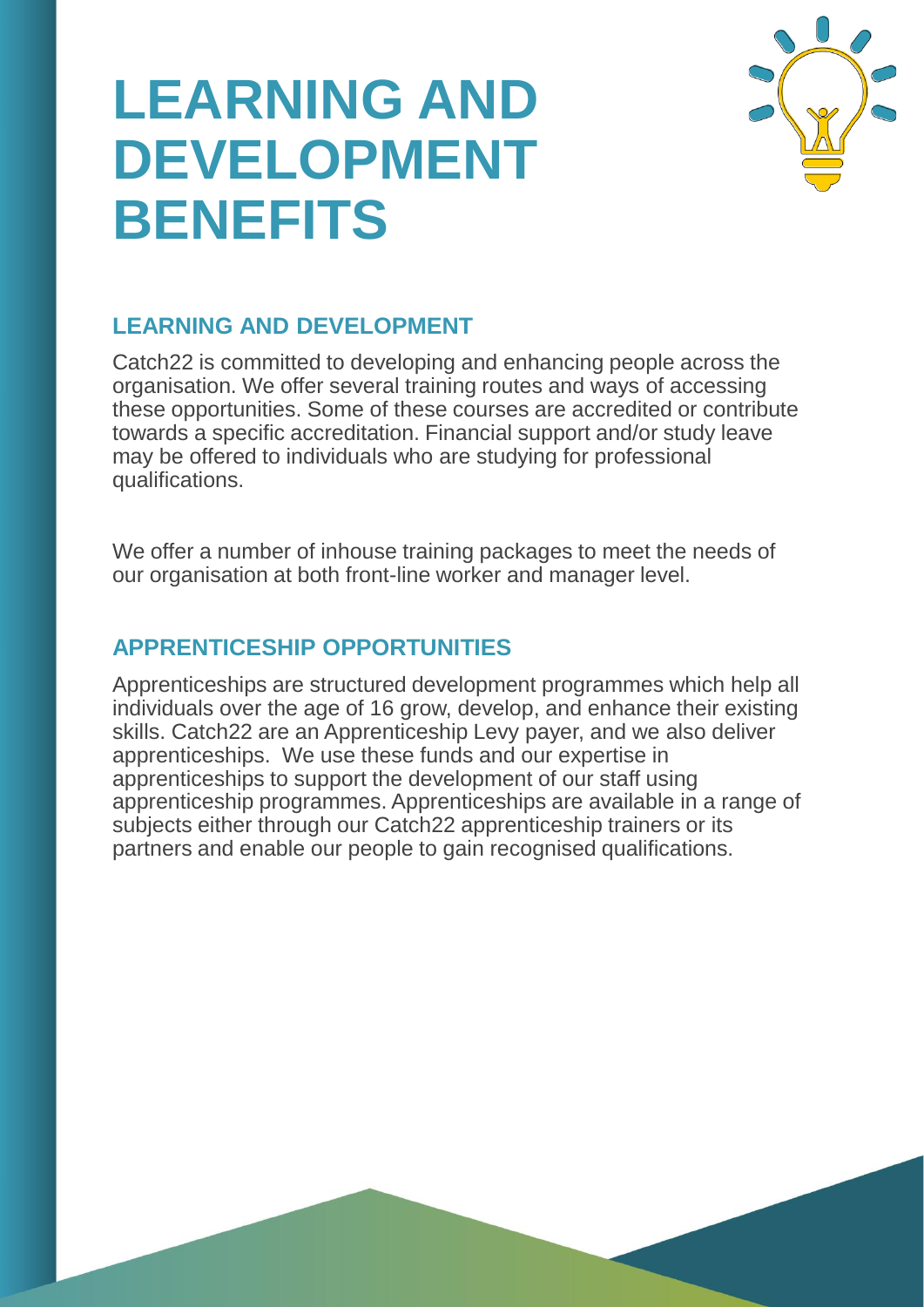## **HEALTH AND WELLBEING BENEFITS**



The EAP is a free, confidential service that offers expert advice, information and counselling for all our people and their dependents on a wide range of issues such as buying a new home, illness in the family, having children, managing money and much more. The service is available 24 hours a day, 7 days a week, 365 days a year both over the telephone, app and online. The service offers both CBT and face to face counselling support.

#### **GP HELPLINE**

Our GP consultation service gives employees and their families access to a 24/7 GP helpline, online video consultations with a doctor, and an electronic private prescription service. To make sure our people. staff are healthy and can access advice when needed.

#### **MENTAL HEALTH FIRST AIDERS**

We have a network of trained Mental Health First Aiders across Catch22. We recognise that the sometimes-challenging nature of the work that our colleagues undertake can impact on emotional wellbeing. Together, we strive to achieve our vision of improving the mental health of the nation and create a society where everyone's mental health matters.

#### **EYE TESTS**

Staff that use a VDU are entitled to an annual sight test and can claim the cost of a sight test back from Catch22. If the optician recommends glasses for using a VDU or a revised prescription, then Catch22 will reimburse the cost up to a maximum value of £50.

#### **CYCLE TO WORK SCHEME**

This scheme provides a tax efficient way to obtain a bicycle and accessories up to the value of £1,000. Repayments are made over 12 months via a salary sacrifice in order to obtain full relief from both tax and NI.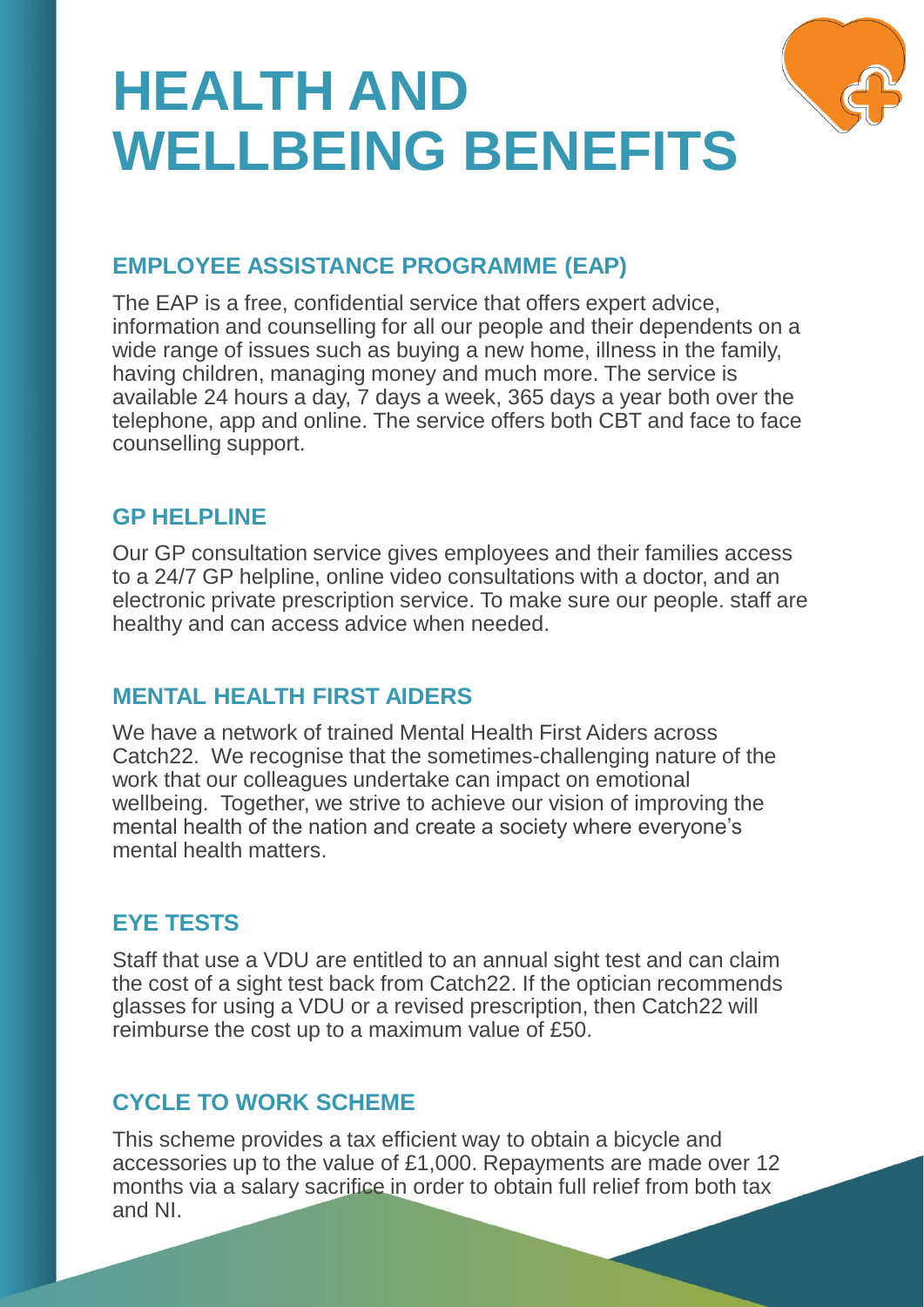## **CATCH22 COMMUNITY BENEFITS**



Catch22 is wholeheartedly committed to the principle of equality and opportunity, both as an employer and as a provider of services to others. We provide an array of opportunities for you to develop your skills and make an impact through our building one Catch22 employee forums.

#### **EQUALITY, DIVERSITY AND INCLUSION GROUP**

This community group works collaboratively to share any knowledge, news, thoughts, feelings, and discussions around what Equality, Diversity and Inclusion means to you and how as an organisation we can grow together to empower and equip our colleagues and services users.

#### **LINK UP GROUP**

You will have the opportunity to influence organisational decisions that affect people and represent the views of your colleagues in this process. You will also support others from across the organisation when a formal people process happens.

#### **LGBT+ GROUP**

You will help your team and the wider organisation on working with LGBT+ service users, support and advise your colleagues with any issues they may experience and make sure the LGBT+ voice is considered in all decisions

#### **FRONTLINE VOICE**

This group helps shape and drive policy changes at a local and national level by using people's front-line experiences and also help its members become media spokespeople